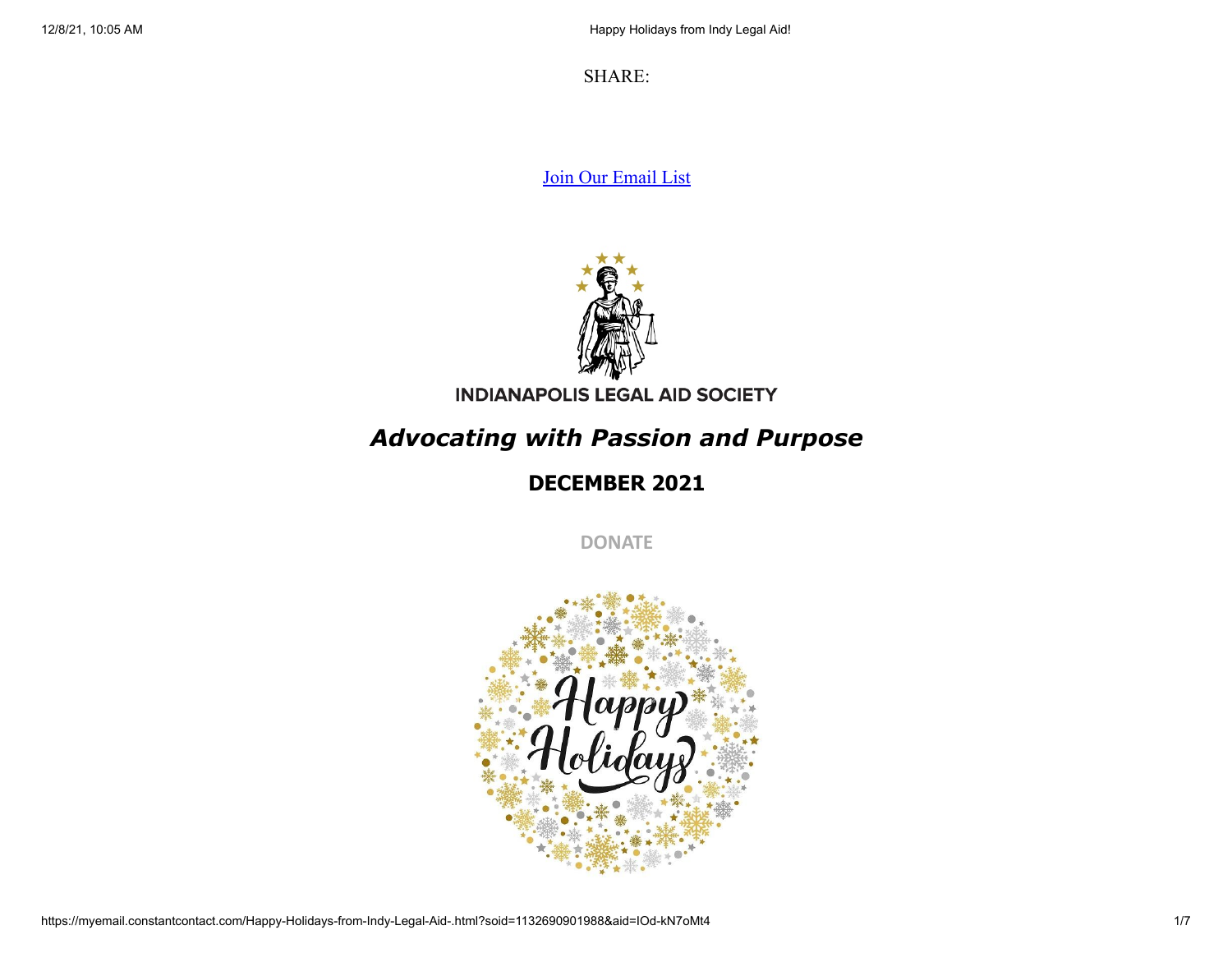**The Indianapolis Legal Aid Society staff and board would like to wish you and your loved ones peace and joy this holiday season!**

### **Annual Holiday Attorney Campaign Kicks Off**



Indy Legal Aid's Holiday Attorney Campaign kicked off on GivingTuesday with a goal of raising \$400,000 by December 31. Last year the campaign received just over \$200,000. We feel confident that we will meet this goal through the dedication and perseverance of our campaign chair, **Lee Christie**, *Christie, Farrell, Lee & Bell,* and our committee members **Ali Bartlett**, *Bose McKinney &*

*Evans;* **Michael Griffiths**, *Dentons;* **Renea Hooper,** *Scopelitis Garvin Light Hanson & Feary;* **Ryan Hurley,** *Faegre Drinker;* **Travis Jensen**, *Johnson Jensen;* **John McLaughlin,** *Parr Richey Frandsen Patterson Kruse;* **Scott Oliver**, *Lewis Kappes;* **John Trimble,** Lewis Wagner; and **Kent Winingham,** *Wilson Kehoe Winingham.*

Team captains have been chosen at law firms throughout Central Indiana to engage their colleagues, family and friends to get out the word about Indy Legal Aid and encourage them to support our work.

"The Indianapolis Legal Aid Society is the law firm for the disadvantaged members of our community who need legal assistance. Without the work and dedication of the lawyers and staff at the ILAS, the legal needs of so many people would be unsatisfied or the courts would be overburdened with multitudes of pro se litigants who are unable to navigate the legal system," said Lee Christie, Campaign Chair. "It is up to the lawyers and law firms in our community to assist these individuals and the courts and there is no better organization for lawyers to donate to."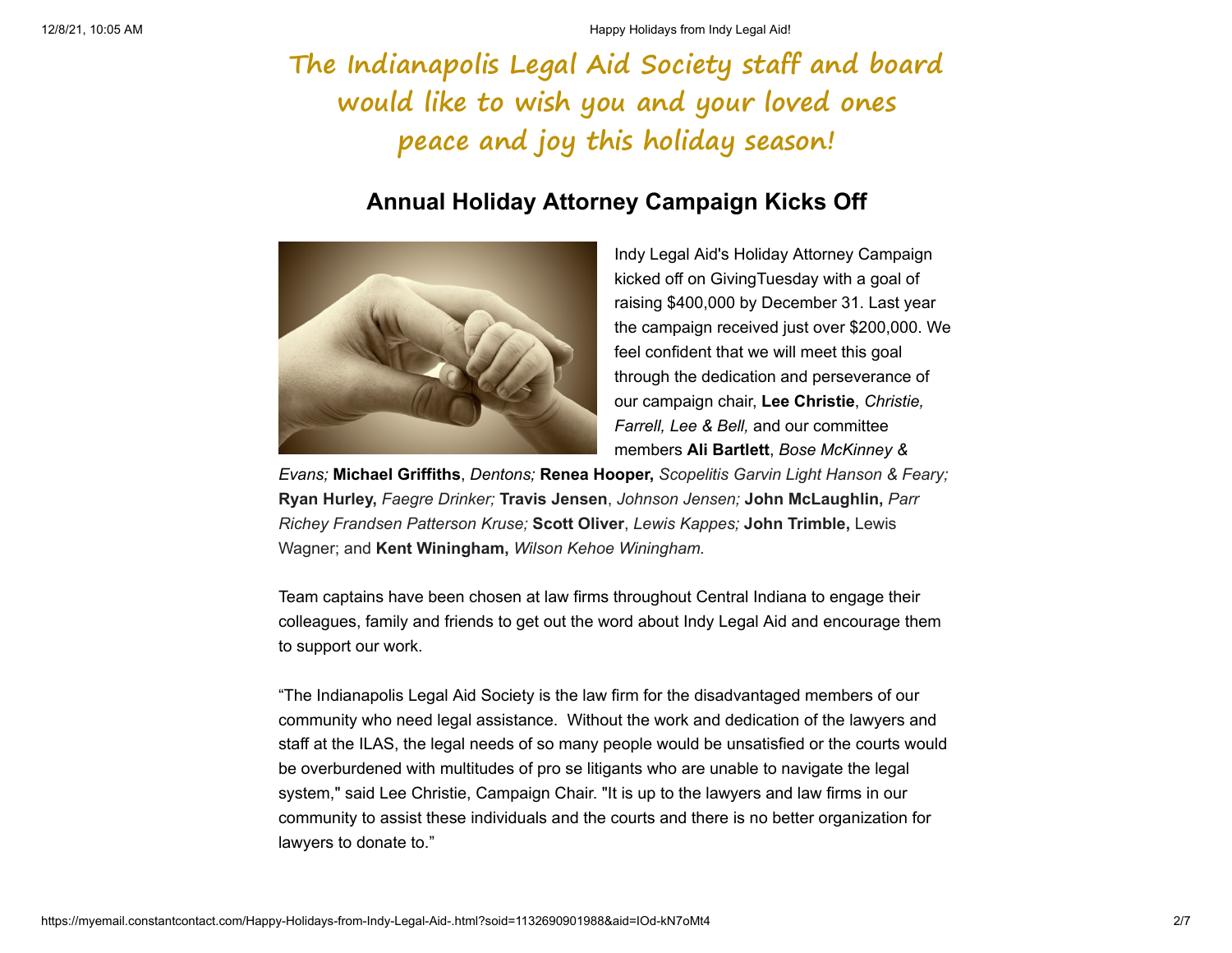12/8/21, 10:05 AM Happy Holidays from Indy Legal Aid!

"We'd like to thank Lee, the committee, and our enthusiastic team captains who are helping us with the campaign," said John Floreancig, Indy Legal Aid General Counsel and CEO. "The holiday donations we receive are critical in providing services to our clients in 2022."

You can donate online **[HERE](https://interland3.donorperfect.net/weblink/weblink.aspx?name=E5192&id=1)** or by sending a check to:

Holiday Campaign Indianapolis Legal Aid Society 615 N. Alabama St., Ste 122 Indianapolis, IN 46204



#### **December Success Story**

"Alice" contacted Indy Legal Aid after receiving a notice from her landlord that the landlord was not renewing her lease at the end of the lease

term. Alice did not understand the terms of her lease and did not understand her rights and obligations, as well as the rights and obligations of the landlord.

Alice, who is disabled, was on a fixed income and was also the primary caretaker for her mother. This was a case where both the Indy Legal Aid attorney and social worker joined forces to provide holistic services to Alice so that she would remain permanently housed. The Indy Legal Aid attorney reviewed Alice's lease to make sure that the landlord was following the terms set out in the lease and spent significant time with Alice explaining the law and working with Alice to set goals for her future housing.

While the Indy Legal Aid attorney negotiated with the landlord to try to get Alice additional time she needed to find a new place to live, the Indy Legal Aid social worker researched housing options for Alice and even contacted a realtor who worked in the neighborhoods where Alice wanted to live. Unfortunately, Alice had paid application fees prior to contacting Indy Legal Aid that were accepted from landlords even though housing units were not available. The Indy Legal Aid Social Worker educated Alice on when and when not to pay an application fee for an apartment.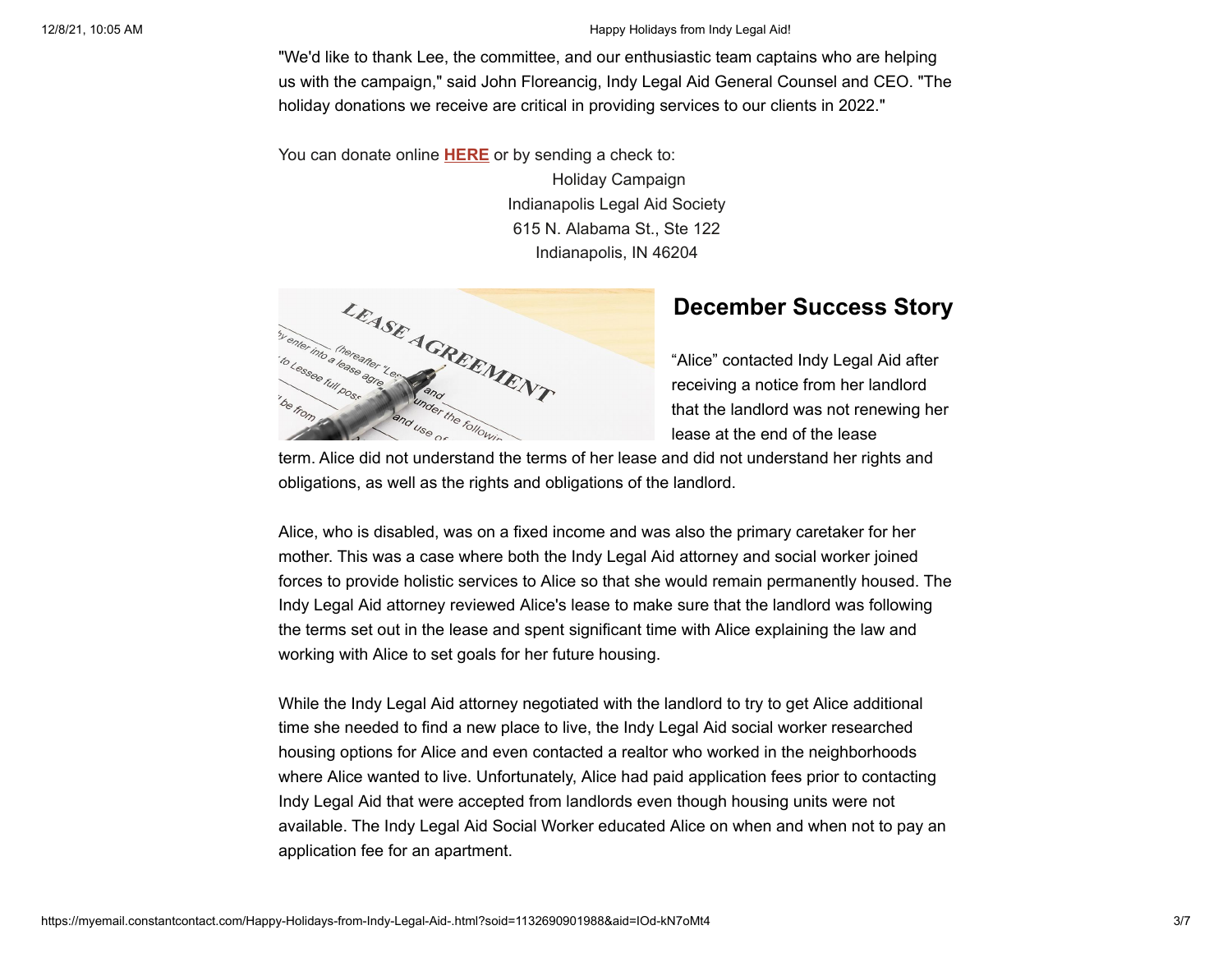12/8/21, 10:05 AM Happy Holidays from Indy Legal Aid!

After many hours spent with Alice, Indy Legal Aid was happy to learn that both Alice and her mother found a new place to live where they were secure and happy. This case demonstrates the need for individualized client goal setting and holistic case management. It also demonstrates the increased ability to provide effective service delivery when social workers become part of the legal team that assists underserved individuals.

## **Indy Legal Aid Board President Receives Lifetime Service Award from the Defense Research Institute**

Indy Legal Aid's Board President, John C. Trimble, partner at Lewis Wagner, was recently awarded the Louis B. Potter Lifetime Professional Service Award by the Defense Research Institute (DRI) during its annual awards program in Boston.

The award recognizes an individual "who exemplifies the highest level of professionalism and service to the legal profession, fosters respect and trust among lawyers, and preserves the decorum and integrity of the judicial process, among other qualities."



"I was totally surprised and humbled to receive this award. In my view, I have always received far more from my professional activities than what I have given in return," said John Trimble. "So, it is mind boggling to me to receive an award for doing so many things that I love."

The Potter Award isn't John's first recognition from DRI. In 2019, he received the Richard H. Krochock Award, which is presented to an individual who has provided exemplary leadership to the DRI Young Lawyers Committee. In 2000, DRI named John its outstanding defense bar leader of the year.

The staff and board at Indy Legal Aid would like to congratulate John on receiving this welldeserved honor. This award gives us an opportunity to recognize and express appreciation for his decades-long support of Indy Legal Aid that has been truly invaluable

More information regarding John's award can be found **[HERE.](https://www.theindianalawyer.com/articles/indy-lawyer-presented-lifetime-service-award-from-dri)**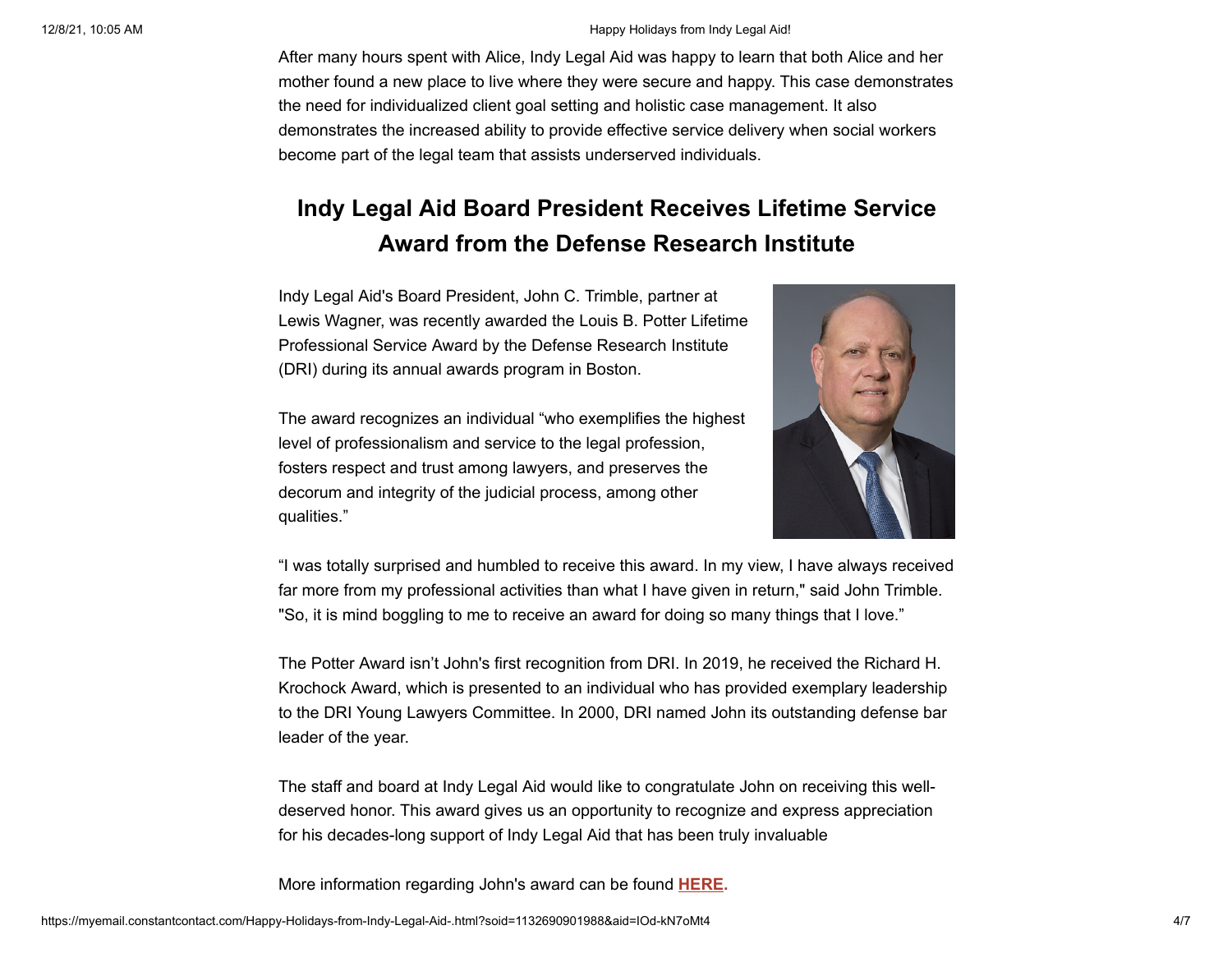### **Another "Home Run" for Indy Legal Aid's CLE**



Indy Legal Aid's 9th Annual Timeless Tips from the Bench and Bar was our first hybrid event, both live and virtual, and was considered a huge success.

"After nine years of hosting an annual CLE conference, amazing how each year gets better," said Curtis Shirley, CLE Chair. "What a pleasure to

host an entertaining and expert faculty, fascinating topics, and over 100 attorneys and judges who left calling it the best CLE they ever attended. Offering attendance by video allowed another 25 to join us from all over the State of Indiana."

Many thanks to all of our speakers and our table sponsors for their incredible support - Frost Brown Todd, Ice Miller, Jackie Leverenz, Krieg DeVault, Lewis Wagner, Plews Shadley Racher & Braun, and Taft Stettinius & Hollister. Also, many thanks to our partners for their advertising - Indiana State Bar Association, Indiana Bar Foundation, Indianapolis Bar Association, Indiana Continuing Legal Education Forum (ICLEF), Indiana Trial Lawyers Association (ITLA), and the Indiana University Robert H. McKinney School of Law.



Indy Legal Aid would be remiss if we did not acknowledge Curtis Shirley for his leadership in making the Timeless Tips CLE a standout program. If it weren't for Curtis, Timeless Tips would not exist. For nine years, Curtis has organized the entire program, the speakers and the topics. This year, he even reached out to potential sponsors and partners and was responsible for the event's table sponsors and advertising partners. The entire Indy Legal Aid organization is indebted to Curtis for his passion for Indy Legal Aid and CLE training. Many, many thanks, Curtis!

# **Volunteer Opportunities**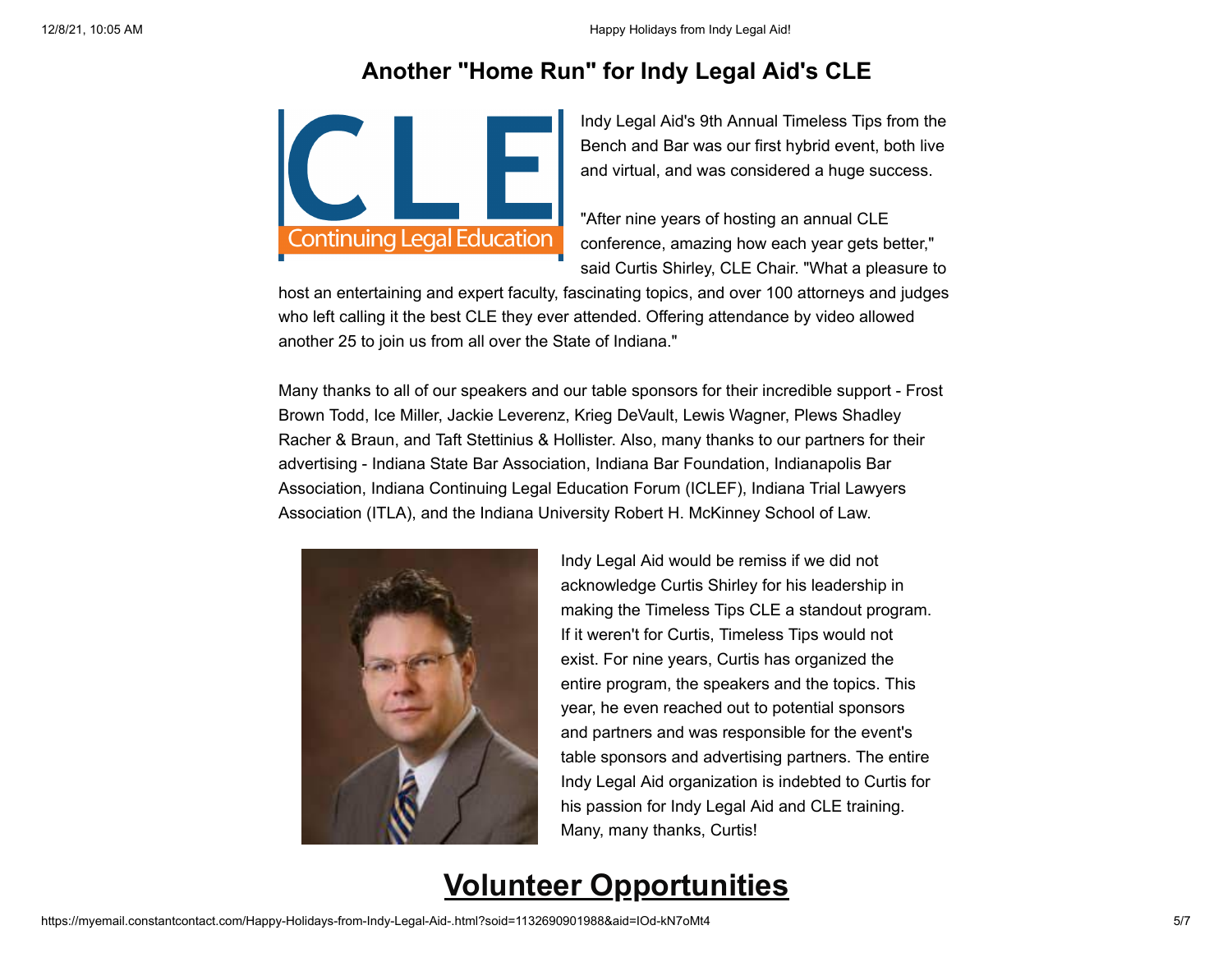

Indy Legal Aid has a number of volunteer opportunities for attorneys, students, and the general public. For attorneys, we have pro bono cases, internships for students, and our spring and fall events, along with light office work.

For more information, click **[here](https://www.indylas.org/volunteering)**[.](https://www.indylas.org/volunteering)

# **No time to volunteer? [Donate now](https://interland3.donorperfect.net/weblink/weblink.aspx?name=E5192&id=1)!**



We have several ways for you to make a difference in the lives of our most vulnerable Hoosiers in Central Indiana. Approximately \$.90 of every dollar donated to Indianapolis Legal Aid Society is directly used to provide programs and services. For more information, click **[here](https://www.indylas.org/support-legal-aid).**

**615 N Alabama St, Suite 122** Indianapolis, IN 46204 (317) 635 - 9538 **[www.INDYLAS.org](http://www.indylas.org/) [info@indylas.org](mailto:ginaw@indylas.org)**

**Monday - Friday** 9:00 a.m. - 12:00 p.m. 1:00 p.m. - 5:00 p.m.